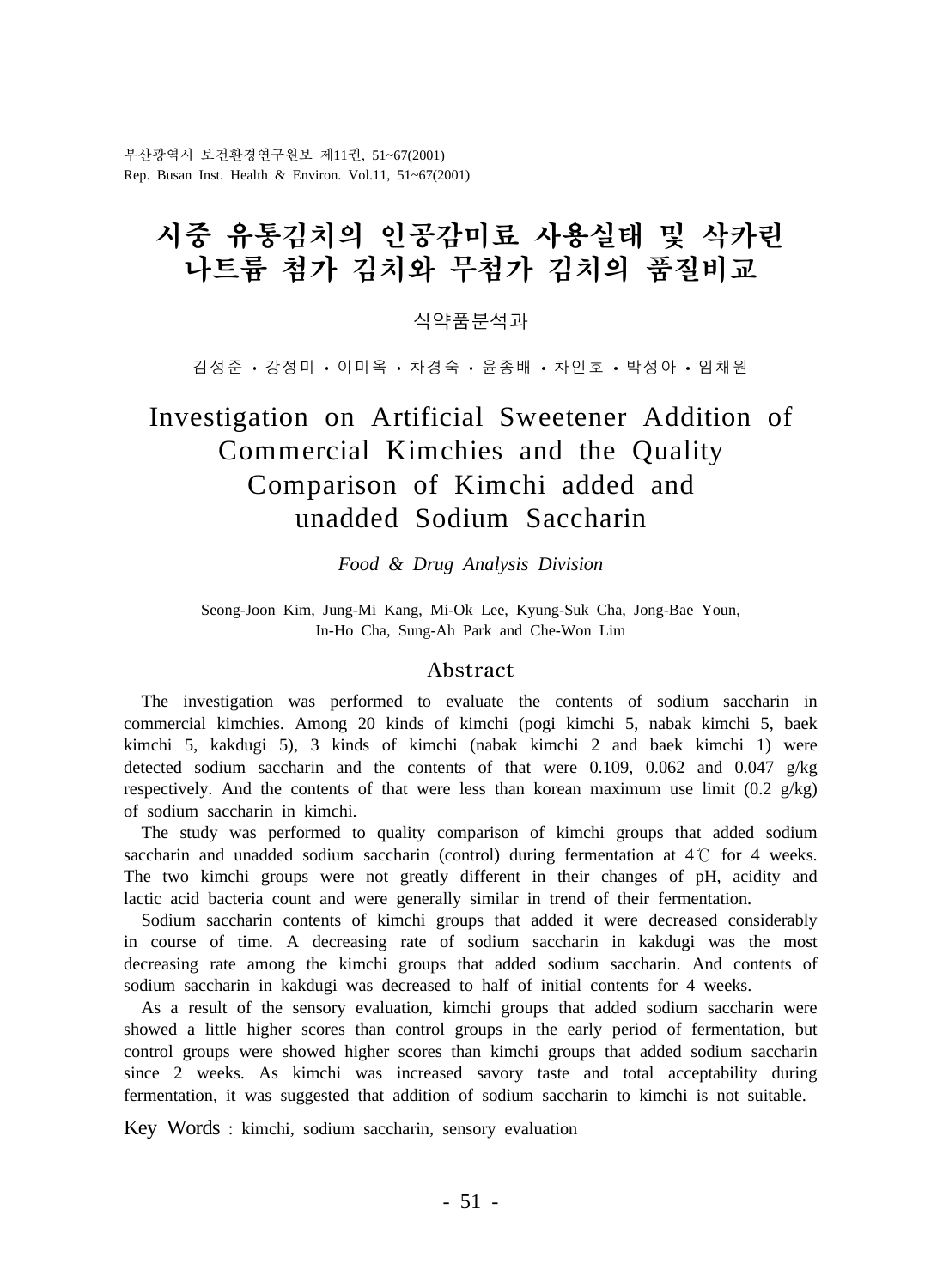# 서 론

김치는 소금에 절인 배추, 무 등 채소 류에 여러 종류의 양념과 각종 향신료. 젓갈류 등을 넣고 발효시킨 우리나라 전 통식품의 하나로 오랜 역사 동안 필수적 부식으로 사용되어왔다. 김치는 그 재료 와 담는 방법에 따라 그 종류도 다양하 여 배추김치로는 포기김치, 김장김치, 백 김치, 나박김치, 무김치로는 깍두기, 동 치미, 석박지 그리고 그 외 갓김치, 우엉 김치, 열무김치 등 여러 종류가 있다.

근래에 와서 우리나라의 대표적인 전 통발효식품인 김치가 일본 등 외국에서 새롭게 인식되고, 그 인기도 높아져 국 제교역량이 증가되면서 국제규격화의 필 요성이 대두되어, 지난 7년간 정부기관, 관련 연구기관, 학계 그리고 김치제조업 - 조사하기 위하여 시중에서 포기김치 5 계 등이 혼연일체의 노력을 기울인 결 과, 2001년 7월 5일 국제규격인 Codex 규격으로 등록되어<sup>1)</sup>, 이제 세계적인 식 품으로 공식적인 인정을 받게 되었다.

그러나 세계 어느 나라나 Codex 규격 에 따라 김치제품을 만들어 판매, 수출 할 수 있으므로, 김치의 세계화, 현대화 경쟁은 지금부터 시작이라고 할 수 있 다. 특히 Codex 규격에는 몇 가지 첨가 물의 사용을 허용하고 있고<sup>1)</sup>, 국내에서 도 2000년 7월 6일부터 김치류에 삭카 린나트륨의 사용이 허용됨에 따라<sup>2)</sup>. 제

품의 유통기간의 연장이나 풍미개선, 조 직증강 등 제품을 다양화할 수 있는 장 점도 있겠으나 반면에 산도조절제, 인공 감미료, 풍미강화제 등의 사용으로 전통 적인 발효에 의하기보다는 즉석에서 맛 을 조절해내는 김치의 인스턴트화를 초 래할 수도 있을 것이다. 이에 따라 본 조사·연구에서는 시중유통김치의 인공감 미료 (삭카린나트륨) 사용실태를 조사하 고, 인공감미료 (삭카린나트륨) 첨가 김 치와 무첨가 김치의 pH, 산도, 유산균 수, 삭카린나트륨 함량 그리고 관능적 특성 등을 비교하고자 하였다.

# 재료 및 방법

#### 1. 재 료

인공감미료(삭카린나트륨) 사용여부를 종, 나박김치 5종, 백김치 5종 그리고 깍두기 5종을 구입하여 시험에 사용하였 다.

삭카린나트륨 첨가김치와 무첨가김치 (대조군)의 품질비교를 위하여 포기김 치. 깍두기. 백김치를 C업체에 의뢰하여 담근 후 4℃에 보관하여두고 시험분석에 사용하였다. 재료의 비율은 Table 1과 같이 하였으며, 삭카린나트륨 첨가군은 시중에서 구입한 인공감미료(삭카린나트 륨5%, 포도당95%) 4g을, 무첨가군(대 조군)은 설탕 10 g을 첨가하였다.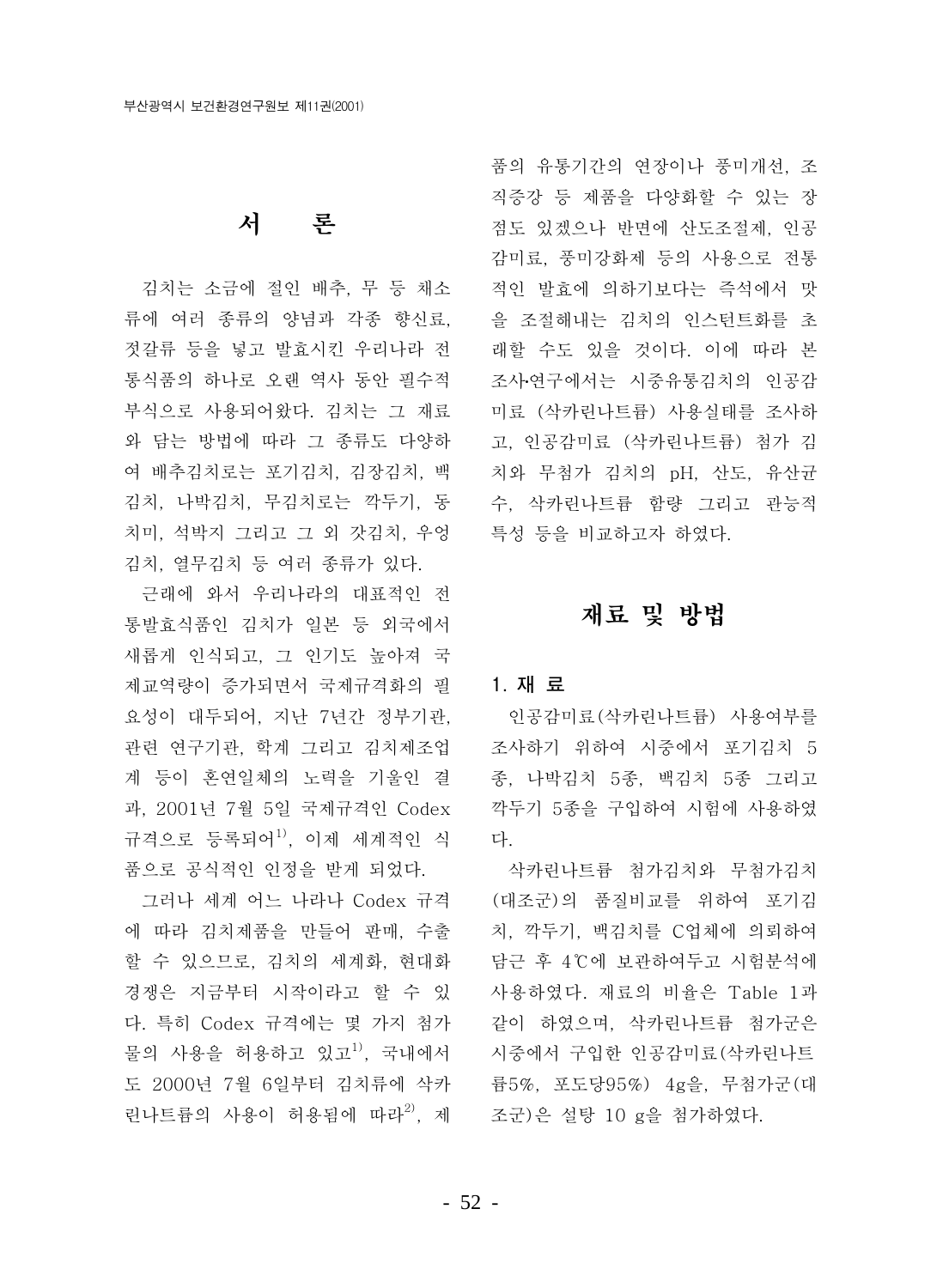$(\text{unit} \cdot \alpha)$ 

|  |  | Table 1. Ingredients of Kimchies |  |  |
|--|--|----------------------------------|--|--|
|--|--|----------------------------------|--|--|

|                              |                |         | $\sum$ |  |
|------------------------------|----------------|---------|--------|--|
|                              | Kind of kimchi |         |        |  |
| Materials                    | Pogi           | Kakdugi | Baek   |  |
| Salted chinese cabbage       | 1000           |         | 1000   |  |
| Salted radish                |                | 1000    |        |  |
| Green onion                  | 30             | 23      | 25     |  |
| Garlic                       | 20             | 25      | 20     |  |
| Ginger                       | 10             | 6       | 4      |  |
| Red pepper powder            | 43             | 34      |        |  |
| Salted and fermented anchovy | 13             | 11      |        |  |
| Salted and fermented shrimp  | 6.5            |         |        |  |
| Salt                         | 13             | 11      | 15     |  |
| Water                        |                |         | 450    |  |
| Artificial sweetener*        | 4              | 4       | 4      |  |
| $Sugar**$                    | 10             | 10      | 10     |  |

\* : only kimchi group added sodium saccharin,

ingredients (sodium saccharin 5%, glucose 95%)

\*\*: only kimchi group not added sodium saccharin (control)

### 2. 방법

#### $1)$  pH

마쇄한 김치 여액 10 mL에 증류수를 넣어 100 mL로 하여 pH meter (Orion 사의 SA720)를 이용하여 측정하였다.

#### 2) 산도

마쇄한 김치 여액 일정량을 취하여 페 놀프탈레인 지시약을 사용하여 0.1 N NaOH로 중화적정한 후 소비된 량을 lactic acid로 환산하였다.

#### 3) 유사규수 측정

마쇄한 김치 여액을 1 mL 취한 후 10진법에 따라 희석하여, 그 중 0.1 mL 를 0.02% sodium azide를 함유한 MRS배지 10 mL에 넣고 혼합하여 3 7℃에서 48시간 배양한 후 형성된 colony의 수를 colony forming unit (CFU/mL)로 표시하였다<sup>3,4)</sup>.

#### 4) 삭카린나트륨의 분석

마쇄한 김치를 0.45 µm 멘브렌필터로 여과하여 10 . HPLC에 주입하여 분 석하였다<sup>5)</sup>. 이동상은 10% TPA-OH (Tetrapropyl-ammonium hydroxide) 20.3 mL를 메탄올 : 물 (30:70)의 혼 합액 약 900 mL에 녹이고 인산으로 pH를 4.0으로 조정한 다음 메탄올 : 물 (30:70) 혼합액으로 전량을 1000 mL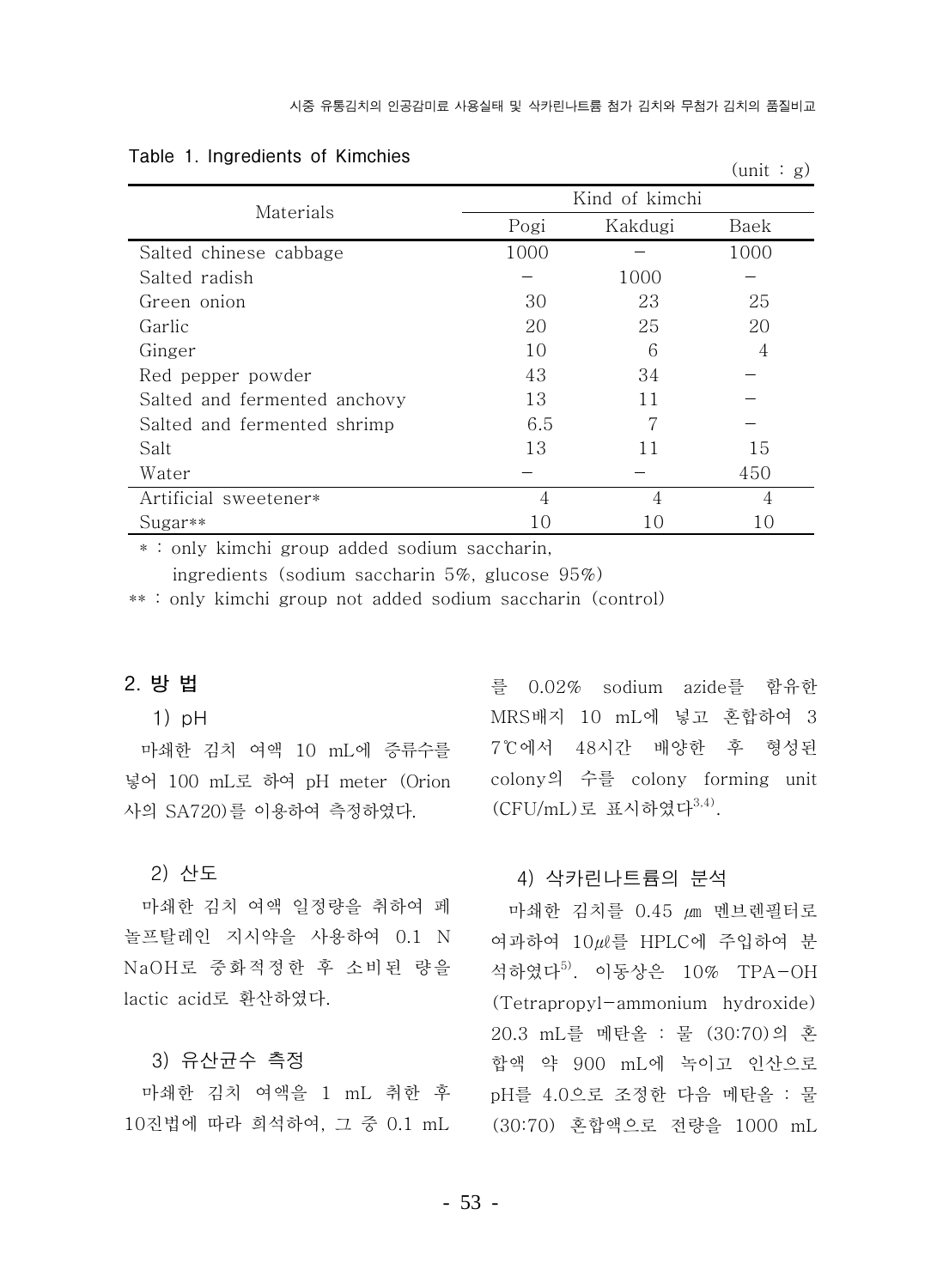로 하였다. 검출기는 UV 210nm, 칼럼 - 종, 백김치 5종 그리고 깍두기 5종을 구 은  $\mu$ bondpak C18, 유속은 1.0 mL/min 으 로 하여 분석하였다.

#### 5) 관능검사

관능검사는 6명의 관능검사 요원을 구 성하여 향미 묘사분석법(flavor profile method)<sup>6)</sup>으로 측정하였다. 예비적으로 관능검사 요워들에게 인공감미료(삭카린 나트륨) 첨가 및 무첨가 포기김치, 백김 치, 깍두기를 제공하여 맛을 묘사토록 한 후 선정횟수가 많은 묘사를 추출하여 단맛(sweet taste), 쓴맛(bitter taste), 신 맛(acidic taste), 감칠맛(savory taste) 그 리고 군덕맛(moldy taste)을 선택하여 5점척도법 (1:매우약하다, 3:보통이다, 5:매우강하다)으로 평가하고, 여기에 전 체적 기호도를 추가하여 5점척도법 (1: 매우나쁘다, 3:보통이다, 5:매우좋다)으 로 평가하였다. 시료는 cap이 있는 투명 한 유리병에 50g을 넣어 관능검사 요원 에게 제시하였다.

통계적 유의성 검정은 t-test와 Duncan's multiple range test를 통하여 p<0.05 수준에서 유의적인 차이를 검증하였다.

결과 및 고찰

# 1. 시중 유통 김치의 인공감미료 사용여부

입하여 인공감미료인 삭카린나트륨의 사 용여부 및 함량을 조사한 결과를 Table 2에 나타내었다.

이 김치제품들은 구입수량의 한정과 구입 당시의 숙성상태, 유통기간 등이 상이하여 시중 유통 김치 전체의 대표성 을 지닌다고 결론지을 수는 없겠으나 삭 카린나트륨 사용 여부의 대략적 추이를 살펴볼 수는 있을 것이다.

Table 2에서 보는 바와 같이 포기김 치와 깍두기에서는 삭카린나트륨이 검출 되지 않았고, 나박김치 2종과 백김치 1 종에서 삭카린나트륨이 검출되었으나, 검출량은 나박김치 0.109, 0.062 g/kg, 백김치 0.047 g/kg으로 식품첨가물공전 의 김치에 대한 삭카린나트륨의 사용기 준인 0.2 g/kg<sup>2)</sup>의 절반 이하로, 기준을 초과하는 김치제품은 없었다. 삭카린나 트륨은 0.02% (0.2 g/kg) 이상의 농도 로 사용하면 쓴맛이 강해지므로<sup>7)</sup> 그 이 상의 농도로 사용하지는 않은 것으로 사 료된다.

#### 2. 김치 숙성 중 pH 및 산도의 변화

포기김치, 백김치 그리고 깍두기를 4℃로 숙성, 보관하면서 1주일 간격으로 pH와 산도를 측정하여 설탕을 첨가한 대조군과 삭카린나트륨을 첨가한 군을 비교하였다.

포기김치의 대조군과 삭카린나트륨 첨 시중에서 포기김치 5종, 나박김치 5 가군의 pH와 산도는 Fig. 1과 2에 나타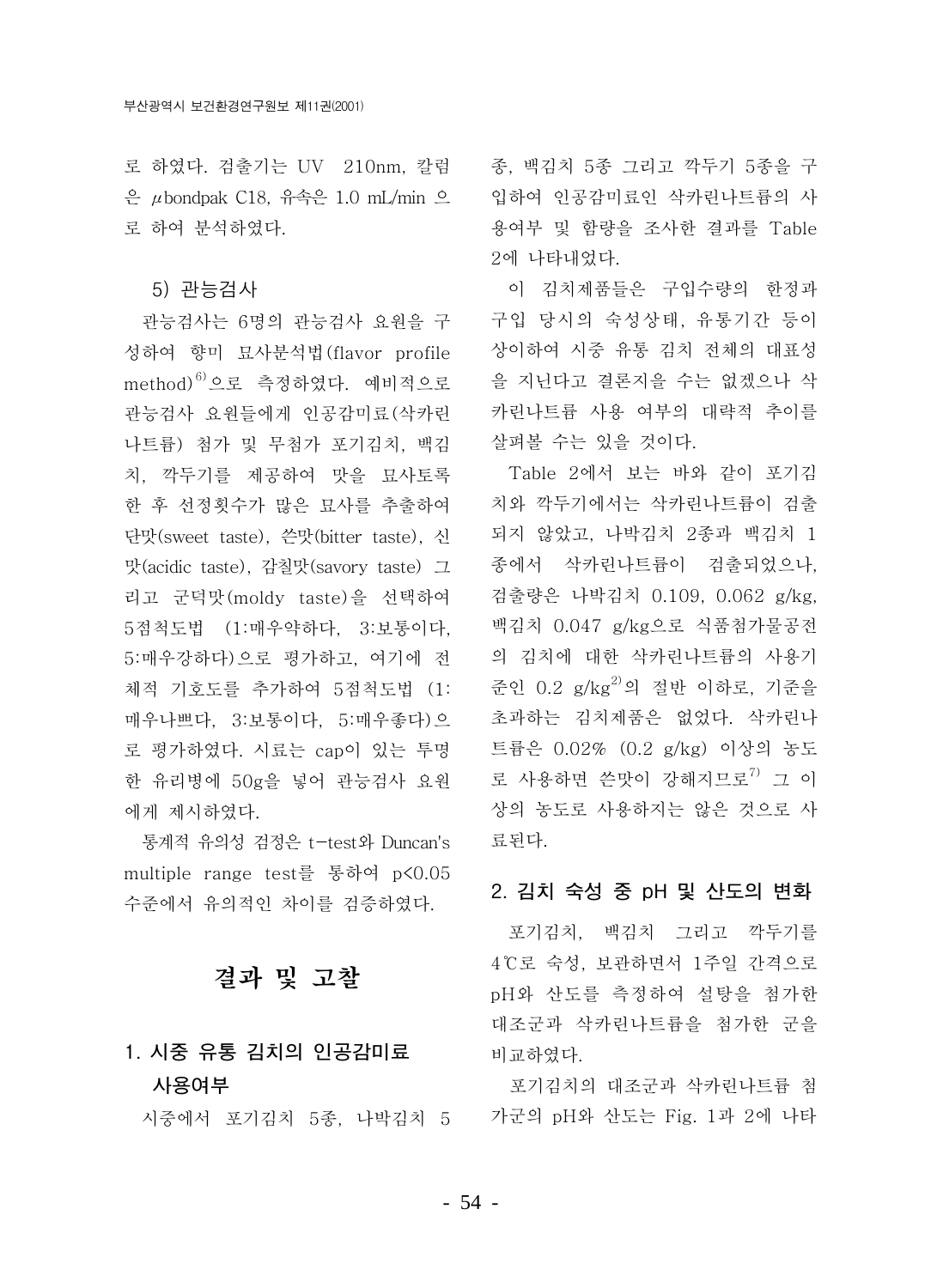|                  |          | $\mu$ ullit · $\mu$ <sub>N</sub> $\mu$ |
|------------------|----------|----------------------------------------|
| Perchased Kimchi | No.      | Result                                 |
| Pogi-Kimchi      | $1\sim5$ | ND                                     |
| Kakdugi          | $1\sim5$ | ND                                     |
|                  |          | 0.109                                  |
|                  | 2        | 0.062                                  |
| Nabak-Kimchi     | 3        | ND                                     |
|                  | 4        | ND                                     |
|                  | 5        | ND                                     |
|                  |          | 0.047                                  |
|                  | 2        | ND                                     |
| Baek-Kimchi      | 3        | ND                                     |
|                  | 4        | ND                                     |
|                  | 5        | ND                                     |

Table 2. Detection result of sodium saccharin of commercial kimchies  $(\text{unit} \cdot \alpha/\alpha)$ 

 $ND: not detected$ 

내었다. 설탕을 첨가한 대조군에 비하여 삭카린나트륨 첨가군은 대체로 pH는 조 금 높고, 산도는 조금 낮은 경향이 있었 으나, 큰 차이는 없었으며 대체로 비슷 한 발효경향을 나타내었다.

백김치의 대조군과 삭카린나트륨 첨가 군의 pH와 산도는 Fig. 3과 4에 나타내 었다. 설탕을 첨가한 대조군에 비하여 삭카린나트륨 첨가군은 pH는 조금 높고, 산도는 오히려 조금 높은 경향이 있었으 나, 큰 차이는 없었으며 대체로 비슷한 발효경향을 나타내었다.

깍두기의 대조군과 삭카린나트륨 첨가 군의 pH와 산도는 Fig. 5와 6에 나타내 었다. 설탕을 첨가한 대조군에 비하여 삭카린나트륨 첨가군은 대체로 pH는 조 금 높고, 산도는 조금 낮은 경향으로, 포 기김치와 대체로 비슷한 발효경향을 나 타내었다.

양<sup>8)</sup>은 맛이 좋은 상태의 김치는 pH가 4.2~4.5 사이이며, 적정산도는 젖산으로 0.40~0.75%로서 여러 가지 유기산이 많을수록 김치 맛이 부드럽다고 하였다. 그리고 산도가 0.5% 이하의 맛이 드는 상태, 산도 0.6~0.7%의 새콤하고 환한 맛있는 단계와 그 이상의 과숙한 단계로 구분하였다. 그리고 또 양<sup>8)</sup>은 배추김치 를 5℃로 보관할 때 맛있는 시기는 10 일부터 26일까지라고 하였다. 그리고 문 등<sup>9)</sup>은 백김치를 5℃로 숙성시킬 때 초 기의 pH 6.30에서 15일째 국물 4.0, 건 더기 4.33이었고, 이후로 완만히 감소하 여 30일째에는 3.93이었으며, 산도는 초 기의 0.27%에서 15일째 국물 0.64, 건 더기 0.55 이었고 30일째에는 0.97%이 었다고 보고하였다.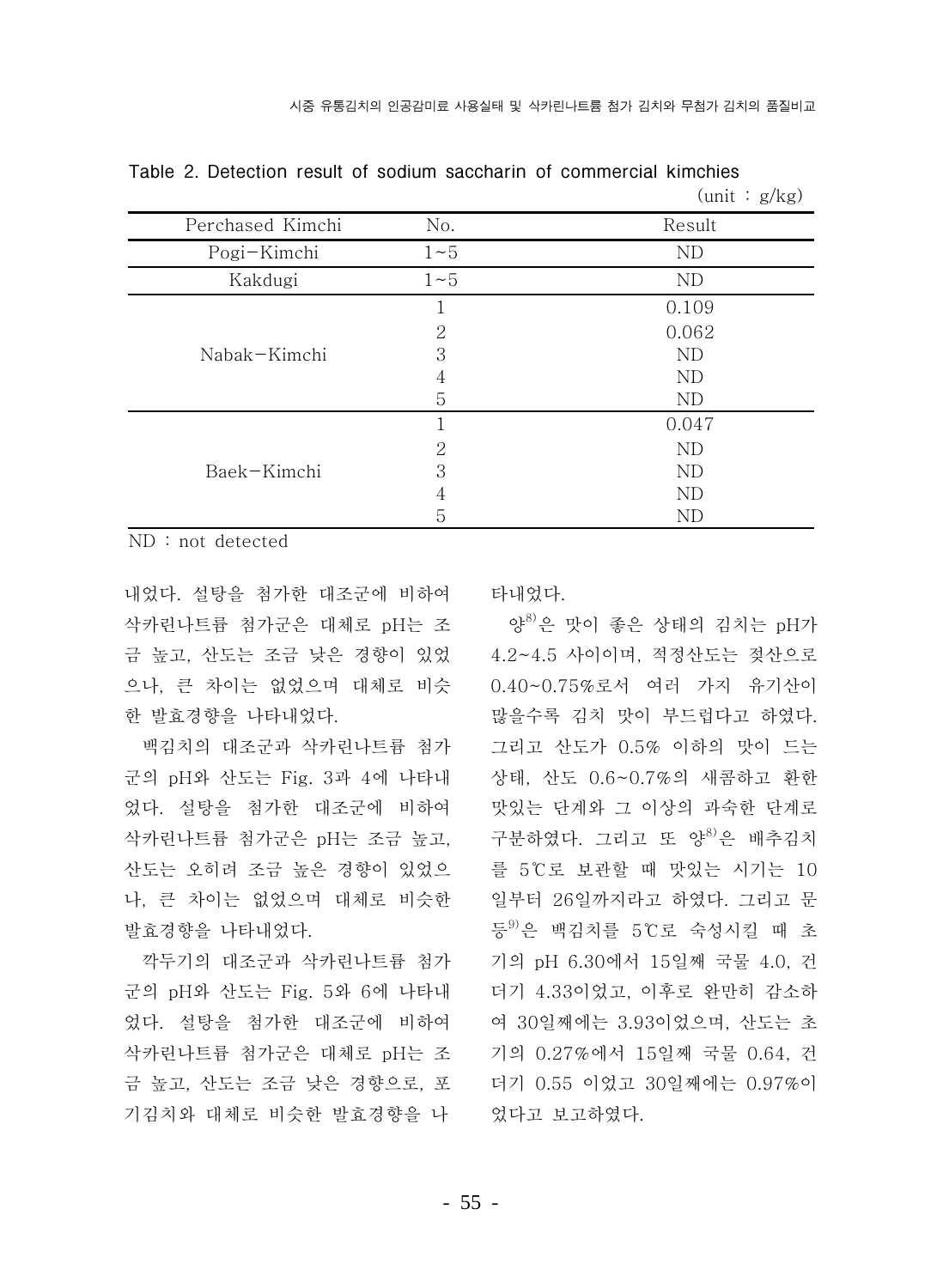

Fig. 1. Changes of pH in pogi kimchi during fermentation at 4°C. Control: kimchi group not added sodium saccharin added S.S. : kimchi group added sodium saccharin



Fig. 2. Changes of acidity in pogi kimchi during fermentation at 4°C. Control: kimchi group not added sodium saccharin added S.S. : kimchi group added sodium saccharin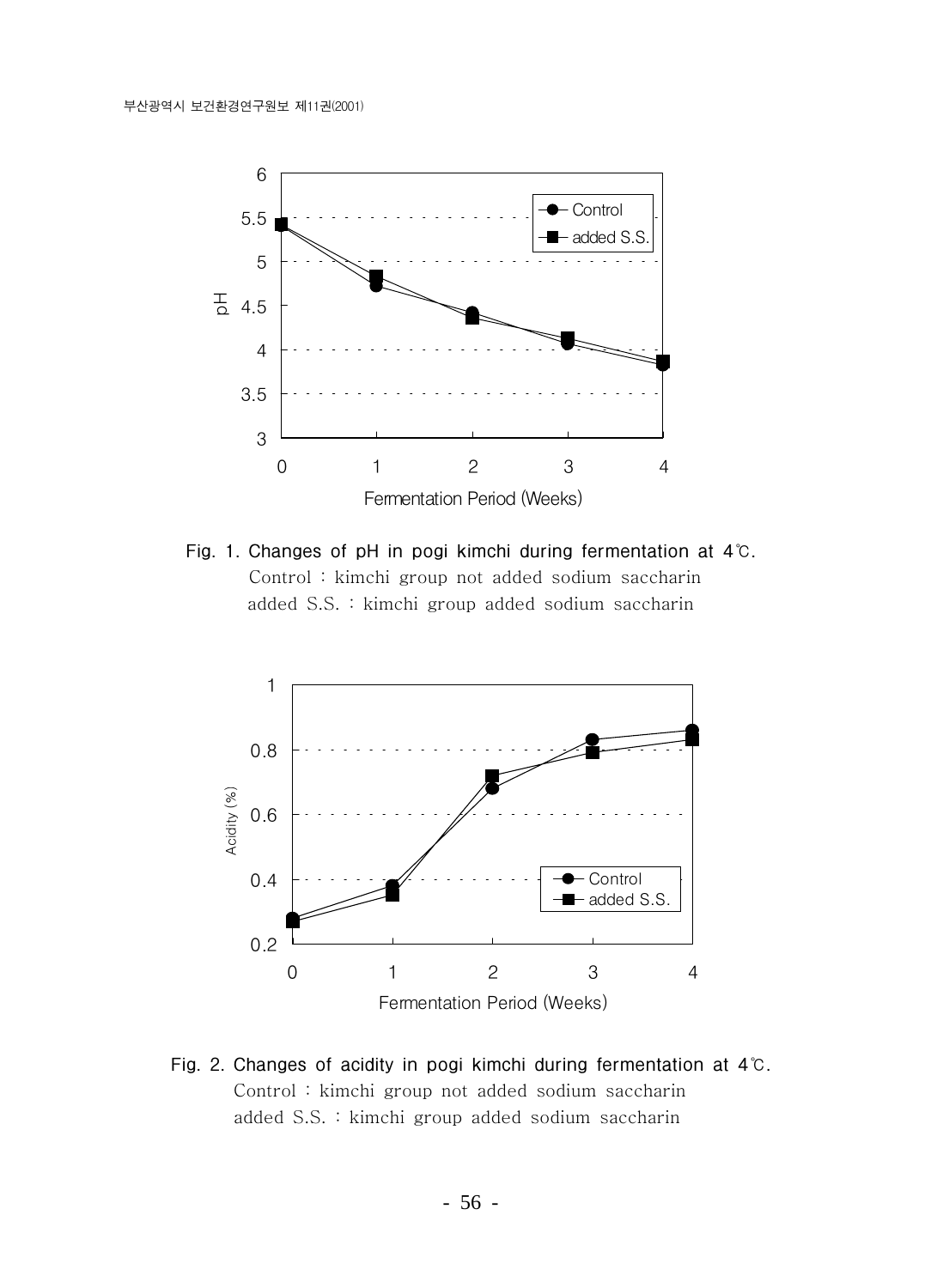

Fig. 3. Changes of pH in baek kimchi during fermentation at 4°C. Control : kimchi group not added sodium saccharin added S.S. : kimchi group added sodium saccharin



Fig. 4. Changes of acidity in baek kimchi during fermentation at 4°C. Control: kimchi group not added sodium saccharin added S.S. : kimchi group added sodium saccharin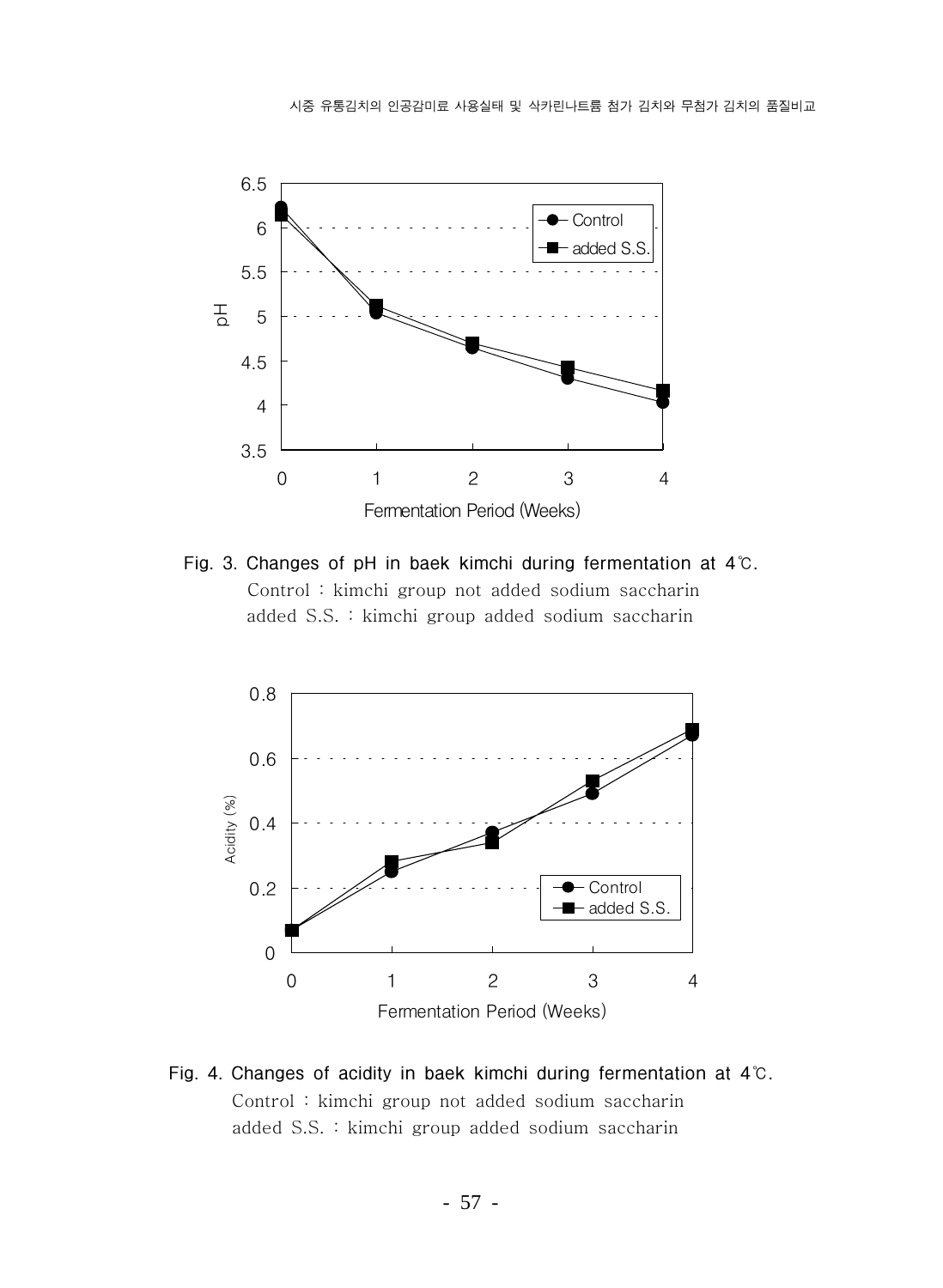

Fig. 5. Changes of pH in kakdugi during fermentation at 4°C. Control: kimchi group not added sodium saccharin added S.S. : kimchi group added sodium saccharin



Fig. 6. Changes of acidity in kakdugi during fermentation at 4°C. Control: kimchi group not added sodium saccharin added S.S. : kimchi group added sodium saccharin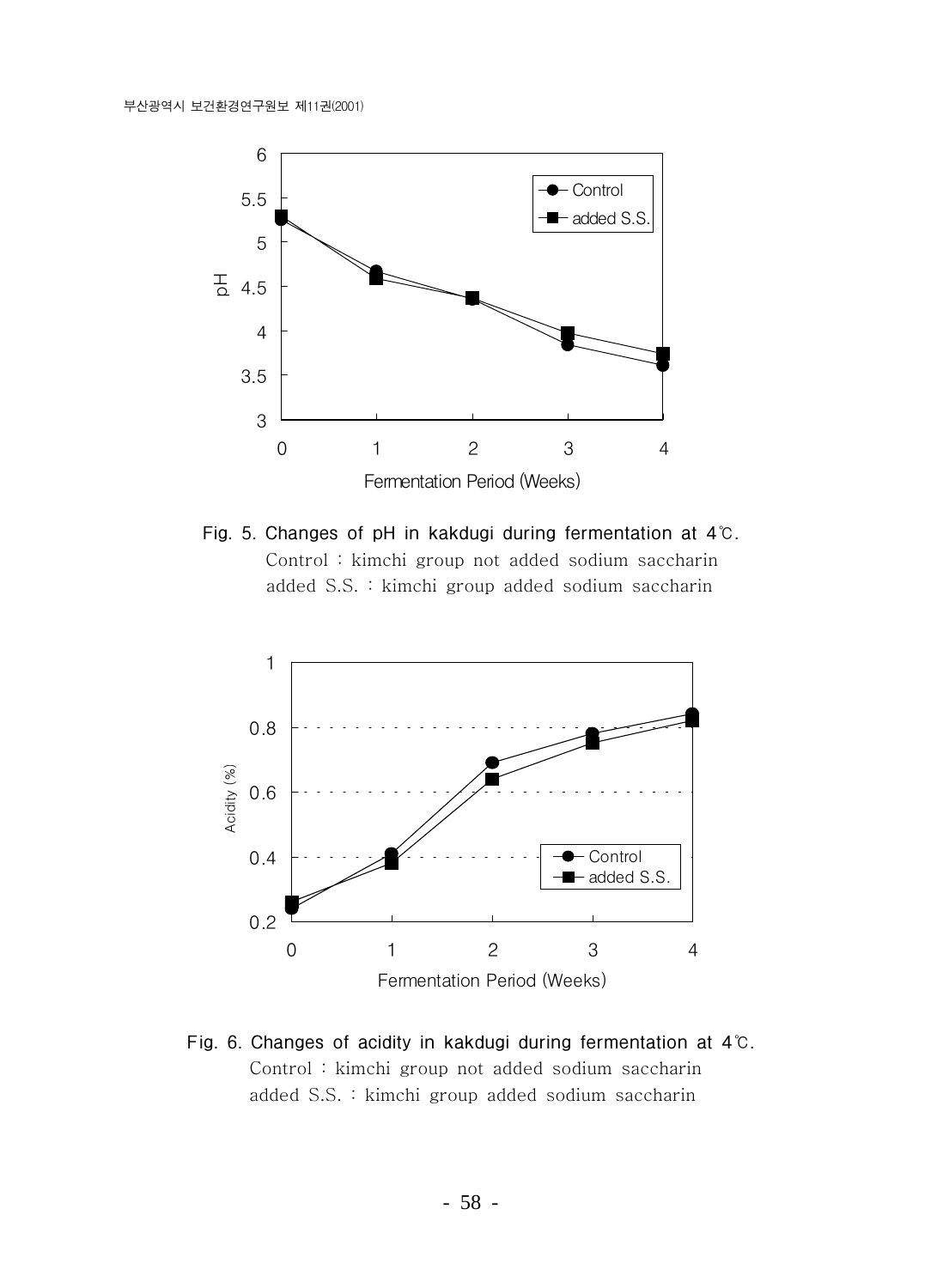양<sup>8)</sup>의 기주으로 보면, 포기김치와 깍 두기는 2주째에 적숙기에 도달하여 4주 까지도 맛있는 상태를 유지하고, 백김치 는 3~4주 사이에 적숙기에 도달한 것으 로 생각된다.

#### 3. 젖산균수의 변화

김치발효는 여러 가지 미생물들이 복 합적으로 관여하는 혼합발효이나 김치의 숙성과 풍미에 가장 중요하게 관여하는 미생물들은 젖산규들인 것으로 알려져 있다<sup>10,11)</sup>. 각 김치를 4℃에서 발효시키 면서 경시적으로 본 젖산균수의 변화는 Table 3과 같다.

젖산규수는 설탕을 첨가한 대조군에 비하여 삭카린나트륨을 첨가한 군에서 일부 규수가 많은 때도 있으나. 대체로 대조군에 비하여 적은 젖산균수를 나타 내었고, 시간이 지남에 따라 전체적 변 화양상은 비슷한 경향을 나타내었다. 대 조군에서 젖산규수가 많게 나타난 것은 첨가한 설탕이 젖산균의 영양원으로 사 용되기 때문으로 생각된다.

#### 4. 삭카린나트륨의 함량 분석

김치에 대한 삭카린나트륨의 식품첨가 물공전 상의 사용기준은 0.2 g/kg2)이고. 삭카린나트륨은 0.02% (0.2 g/kg) 이 상의 농도로 사용하면 쓴맛이 강해지므 로<sup>7)</sup>, 인공감미료 (삭카린나트륨 5% 함 유)를 김치의 주재료인 배추와 무 1000 g 당 4 g의 비율로 첨가하여. 주재료 당

Table 3. Changes of lactic acid bacteria in kimchies during fermentation at 4°C

 $(unit : CFU/mL)$ 

| Kind of Kimchi |                                                                                                                | Fermentation Period (Weeks) |  |                                                                                           |   |   |
|----------------|----------------------------------------------------------------------------------------------------------------|-----------------------------|--|-------------------------------------------------------------------------------------------|---|---|
|                |                                                                                                                | $\Omega$                    |  | $\mathcal{D}_{\mathcal{L}}$                                                               | 3 | 4 |
| Pogi           | Control <sup>*</sup> $1.5 \times 10^5$ $7.4 \times 10^7$ $3.2 \times 10^8$ $6.7 \times 10^8$ $8.3 \times 10^7$ |                             |  |                                                                                           |   |   |
|                | added S.S.* $1.7 \times 10^5$ $5.8 \times 10^7$ $9.6 \times 10^7$ $3.5 \times 10^8$ $7.9 \times 10^7$          |                             |  |                                                                                           |   |   |
| Baek           | Control                                                                                                        |                             |  | $5.3 \times 10^3$ $2.4 \times 10^4$ $3.2 \times 10^6$ $4.6 \times 10^7$ $5.8 \times 10^7$ |   |   |
|                | added S.S. $6.2 \times 10^3$ $2.5 \times 10^4$ $2.8 \times 10^6$ $5.2 \times 10^7$ $4.0 \times 10^7$           |                             |  |                                                                                           |   |   |
| Kakdugi        | Control                                                                                                        |                             |  | $8.7 \times 10^4$ $4.3 \times 10^6$ $7.2 \times 10^7$ $3.8 \times 10^7$ $1.0 \times 10^8$ |   |   |
|                | added S.S. $8.5 \times 10^4$ $5.6 \times 10^6$ $6.6 \times 10^7$ $3.2 \times 10^7$ $1.3 \times 10^8$           |                             |  |                                                                                           |   |   |

\* : kimchi group not added sodium saccharin

\*\*: kimchi group added sodium saccharin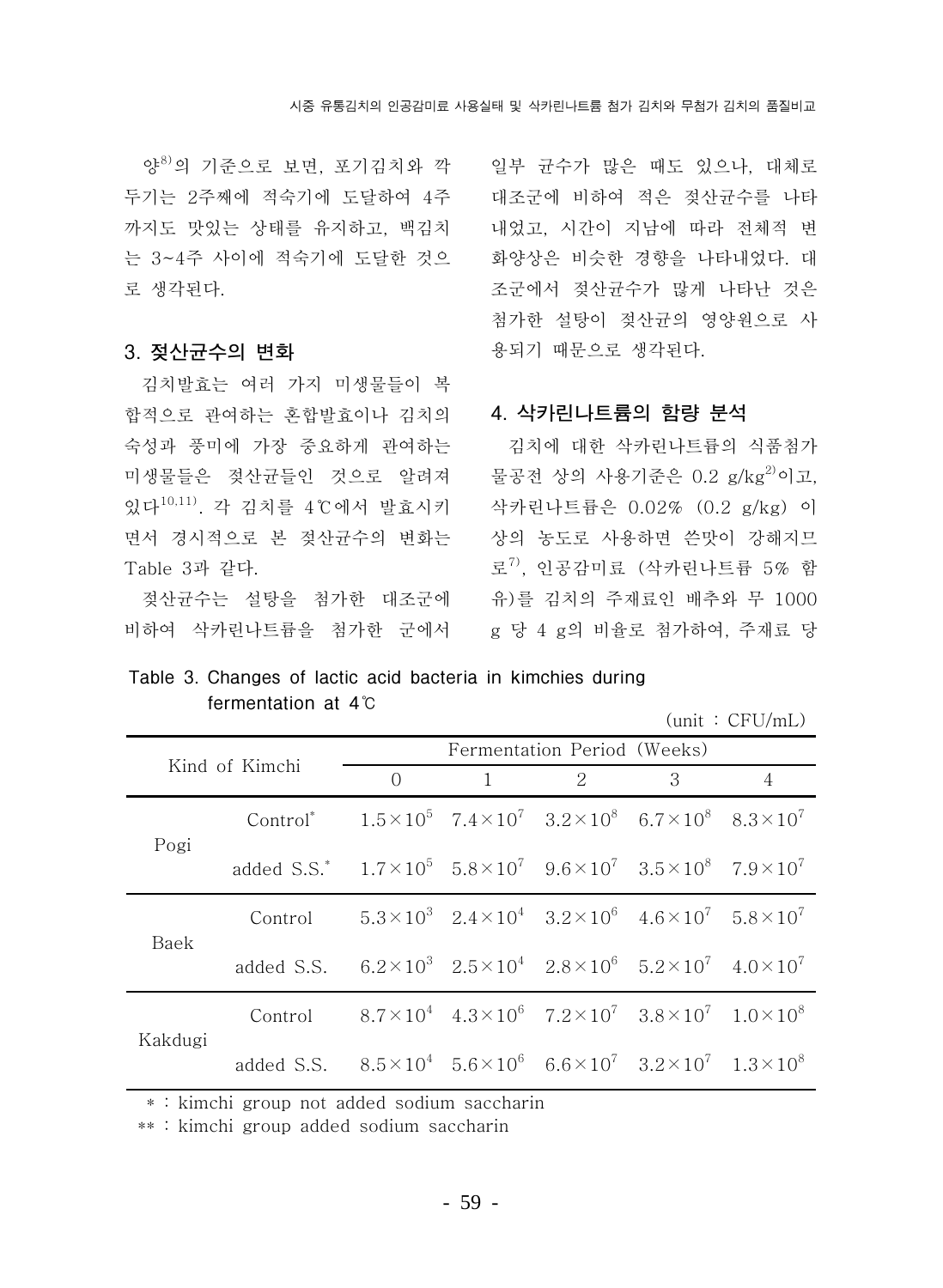삭카린나트륨이 0.2 g/kg (0.02%)가 되도록 김치를 담근 다음 1시간 후부터 4℃에 보관하면서, 담근 후 1시간, 2주 그리고 4주 째에 삭카린나트륨의 함량을 분석하였다. Fig. 7에서 보는 바와 같이 시간의 경과에 따라 삭카린나트륨의 함 량은 상당량이 감소하였으며 이 중 깍두 기의 감소량이 가장 많았다.

삭카린은 산성용액 중에서 매우 불안 정하므로12) 김치의 숙성 초기단계부터 상당량이 감소한 것으로 생각된다.

유 등<sup>13)</sup>은 김치에 인공감미료인 아스 파탐을 0.1% 첨가하여 25℃로 발효시킨 결과 20시간만에 80%가 분해되었고. 아 스파탐의 분해는 주로 배추 중에 존재하 는 효소에 의한 것으로 추정하였다.

깍두기에서 삭카린나트륨의 함량이 가

장 많이 감소한 것은 무를 2.5×2.5× 2.5 cm의 크기로 잘라서 담구었기 때문 에 무 중의 효소가 용출되어 가장 많이 분해된 것으로 생각되며, 백김치는 첨가 한 물 450 g에 의한 희석효과로 포기김 치보다 낮은 함량을 나타낸 것으로 보인 다.

#### 5. 관능검사 결과 비교

#### 1) 포기김치

설탕을 첨가한 대조군 포기김치와 삭 카린나트륨을 첨가한 포기김치에 대한 관능검사 결과를 Table 4에 나타내고. 4주째에 평가된 각각의 묘사의 척도를 QDA (Quantitative discriptive analysis) 법<sup>14)</sup>에 준하여 Fig. 8에 도시하였다.

단맛은 대조군에 비하여 첨가군에서



Fig. 7. Changes of sodium saccharin content in kimchies added sodium saccharin during fermentation at 4°C.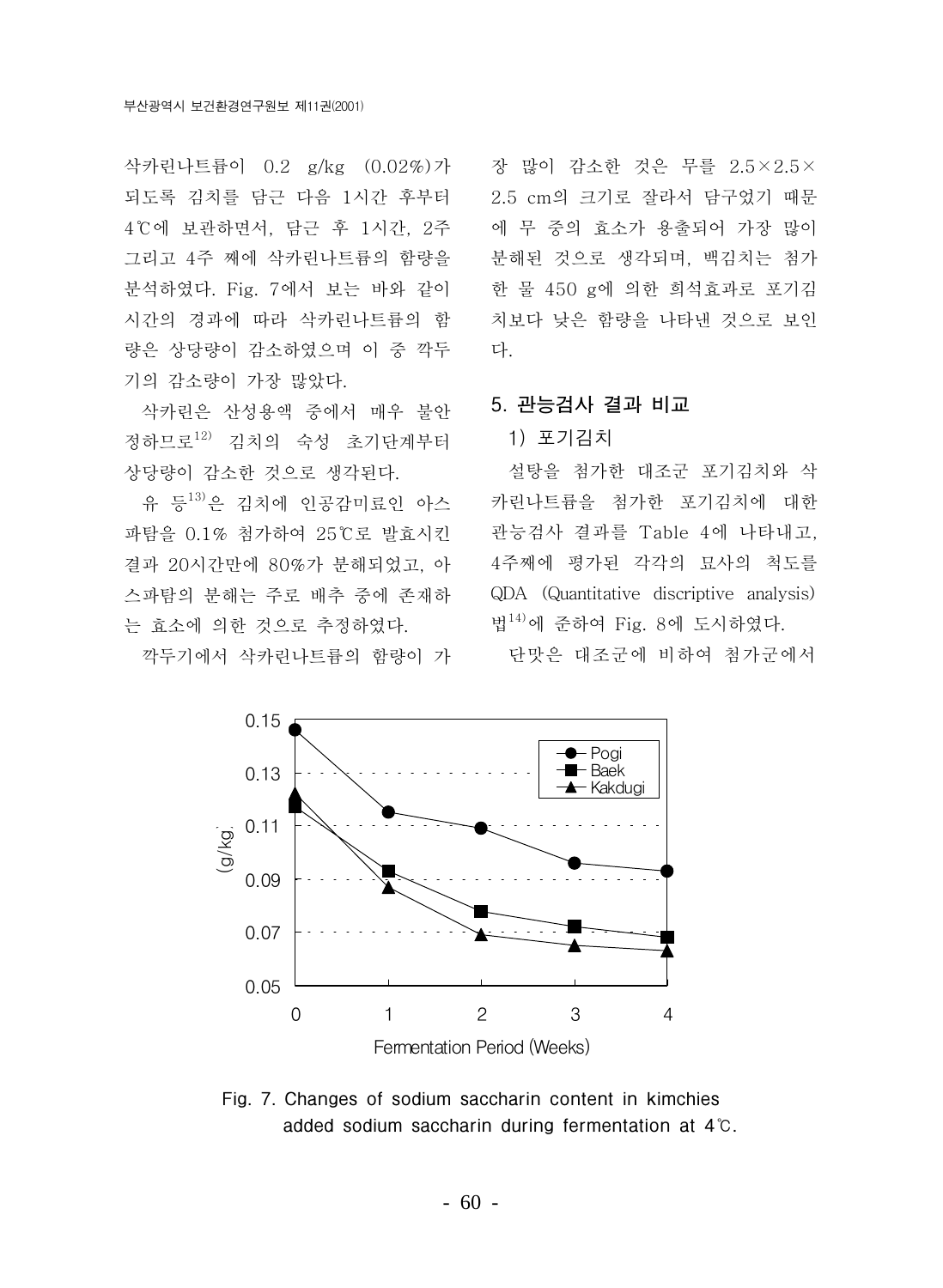|                     |            | Fermentation Periode (Weeks) |                    |                   |  |
|---------------------|------------|------------------------------|--------------------|-------------------|--|
| Sensory Description | Sample     | $\bigcap$                    | $\mathcal{L}$      | 4                 |  |
| Sweet Taste         | Control    | $3.17^{a1}$                  | $2.67^{\circ}$     | 1.83 <sup>b</sup> |  |
|                     | added S.S. | $4.33^{a*2}$                 | $3.50^{a*}$        | $2.50^{b}$        |  |
|                     | Control    | $1.83^{a}$                   | $2.00^a$           | $2.17^a$          |  |
| Bitter Taste        | added S.S. | $3.33^{a*}$                  | $3.17^{a*}$        | $2.67^{\circ}$    |  |
| Acidic Taste        | Control    | 2.17 <sup>a</sup>            | 2.50 <sup>ab</sup> | $3.17^{b}$        |  |
|                     | added S.S. | $2.50^{\circ}$               | $2.83^{ab}$        | 3.50 <sup>b</sup> |  |
|                     | Control    | $1.67^{\circ}$               | $2.33^{a}$         | $3.33^{b}$        |  |
| Moldy Taste         | added S.S. | $1.67^{\circ}$               | $2.50^{ab}$        | $3.17^{b}$        |  |
|                     | Control    | $2.67^{\circ}$               | $3.17^a$           | $4.17^{b}$        |  |
| Savory Taste        | added S.S. | $2.50^{\circ}$               | 3.00 <sup>ab</sup> | $3.67^{\rm b}$    |  |
|                     | Control    | 3.17 <sup>a</sup>            | 3.67 <sup>ab</sup> | $4.17^{b}$        |  |
| Total Acceptability | added S.S. | $3.33^{a}$                   | $3.50^{\circ}$     | $3.50^{a*}$       |  |

Table 4. The scores of sensory evaluation of pogi kimchi during fermentation at  $4^\circ$ C

1) Mean scores with different superscripts within the same row are significantly different (p<0.05, Duncan's multiple range test).

2) Mean scores with an asterisk are significantly different from control  $(p<0.05, t-test)$ .

유의적으로 더 강하게 느껴졌으나. 시간 이 흐르면서 그 차이는 줄어들었고 그 강도도 감소하였다.

쓴맛도 대조군에 비하여 첨가군에서 유의적으로 더 강하게 느껴졌으며, 첨가 군의 쓴맛은 시간이 흐름에 따라 조금 약해졌으나 통계적으로는 초기와 유의적 차이가 없었다. 쓴맛은 다른맛에 비하여 낮은 농도에서도 감지되는 특성이 있으 며<sup>14)</sup> 삭카린의 단맛은 쓴 뒷맛(bitter off-taste)이 따르고, 이 쓴맛은 삭카 린의 단맛이 느껴지기 시작하는 농도에 서도 이미 검출될 수 있다고 한다<sup>15)</sup>. 그

러므로 삭카린나트륨 첨가 김치의 쓴맛 은 '약하다' 의 수준이기는 하나 후기 까지 김치의 맛에 영향을 미치는 것으로 생각된다.

신맛은 통계적 유의성은 없었으나 대 체로 첨가군에서 더 강하게 느껴졌다. 이 결과는 pH 및 산도의 측정과는 상반 되는 결과로, 쓴맛이 낮은 농도에서는 다른 맛, 특히 신맛과 혼동되기 때문으 로 생각되다<sup>14)</sup>.

군덕맛은 초기에는 양쪽군 모두 약하 게 느껴졌으며 4주째에 대조군에서 약간 높게 나타났으나 통계적 유의성은 없었다.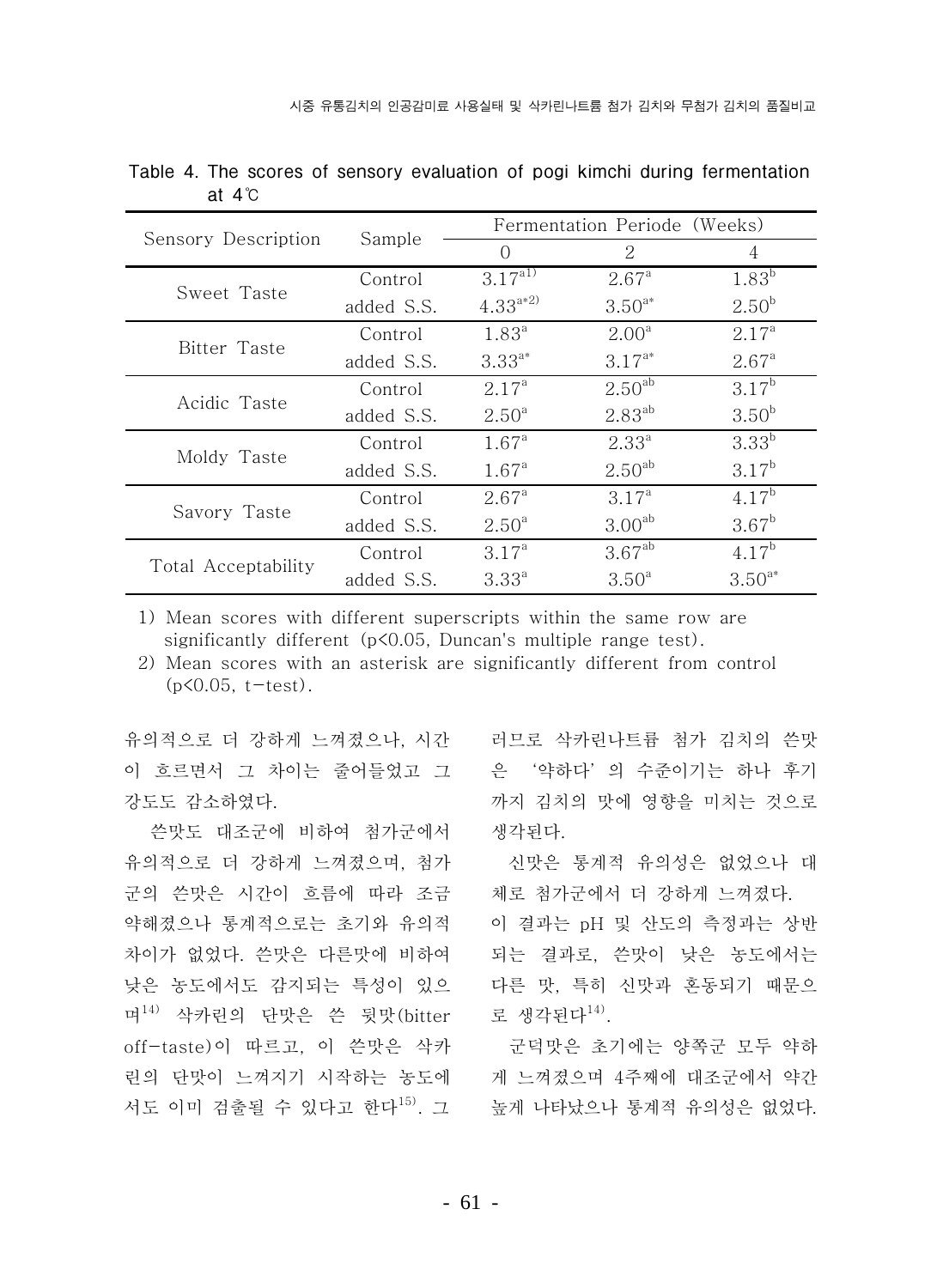

## Fig. 8. The comparison of QDA profiles of pogi kimchi fermented for 4 weeks at 4°C.

Control: kimchi group not added sodium saccharin added S.S. : kimchi group added sodium saccharin

발효식품인 김치의 특징적인 맛인 감 칠맛은 대조군에서 대체적으로 높게 나 타났으며, 그 강도는 후기에 갈수록 강 하였다.

전체적 기호도는 초기에 첨가군에서 약간 높게 나타났으나 시간이 흐를수록 대 조군이 높게 나타났으며, 4주째에는 양 쪽구가에 유의적인 차이가 있었다. 그리 고 대조군의 전체적 기호도는 숙성시간 에 따라 유의적으로 좋아졌으나, 첨가군 의 기호도는 숙성에 따른 유의적 차이가 없었다.

전체적 기호도는 여러 가지 풍미가 어 우러져 기호도를 나타내는데, 본 연구에

서는 감칠맛과 쓴맛이 양쪽군간의 기호 도 차이에 크게 영향을 미치는 것으로 보인다. 김15)은 식품에 미량의 쓴맛을 가진 성분이 있는 경우에는 전체의 맛이 그 미량으로 존재하는 쓴맛을 가진 성분 에 의해서 크게 영향을 받을 가능성이 있다고 하였는데. 삭카린 나트륨 첨가군 의 경우도 쓴맛의 영향으로 전체적 기호 도가 크게 영향을 받은 것으로 생각된다.

#### 2) 백김치

설탕을 첨가한 대조군 백김치와 삭카 린나트륨을 첨가한 백김치에 대한 관능 검사 결과를 Table 5에 나타내고. 4주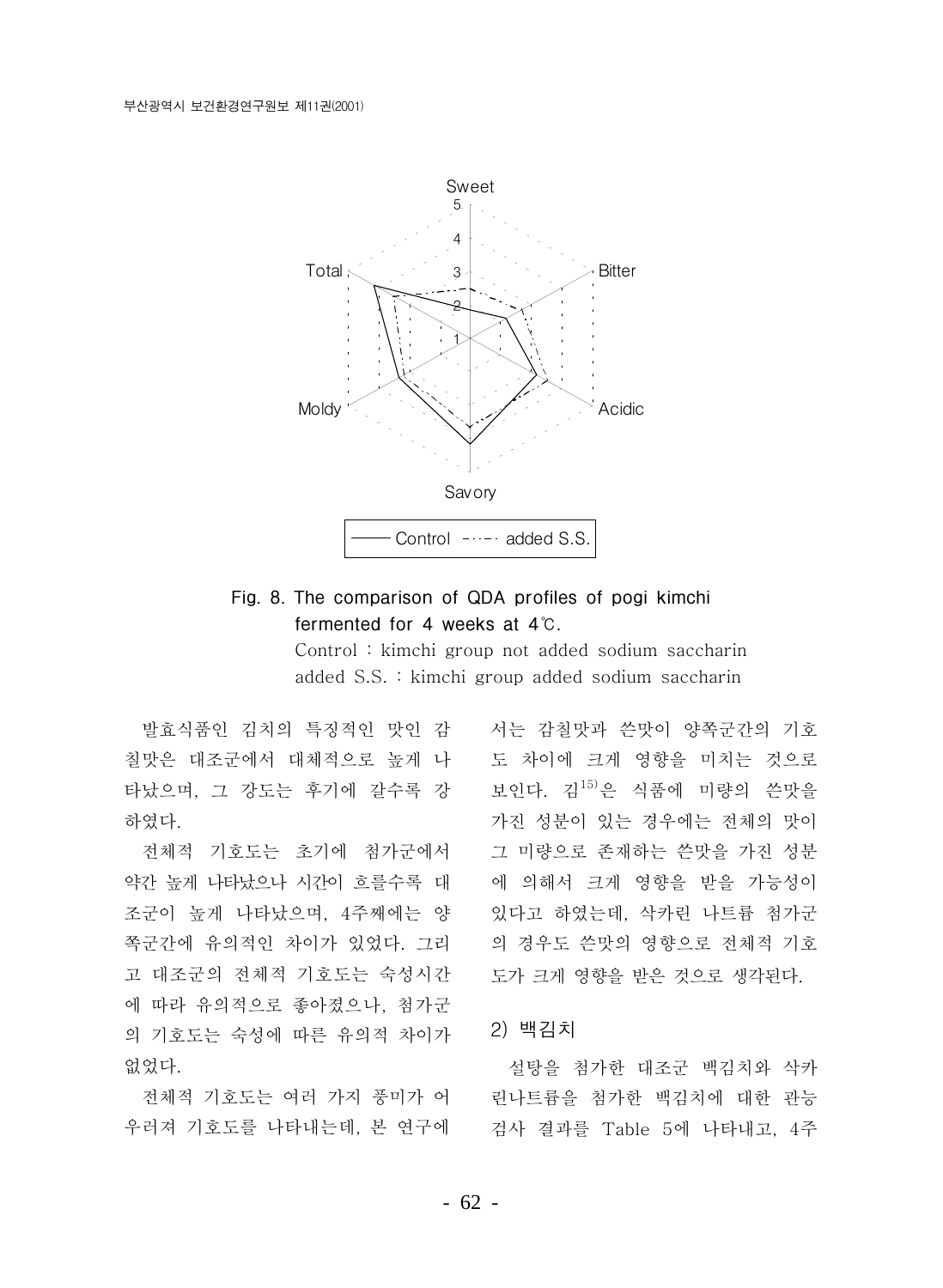째에 평가된 각각의 묘사의 척도를 QDA(Quantitative discriptive analysis)법 에 준하여 Fig. 9에 도시하였다.

단맛은 포기김치와 마찬가지로 대조군 에 비하여 첨가군에서 초기에 유의적으 로 더 강하게 느껴졌으며, 시간이 흐르 면서 그 차이는 줄어들었고 그 강도도 감소하였다.

쓴맛도 단맛과 마찬가지로 대조군에 비 하여 첨가군에서 유의적으로 더 강하게 느 껴졌으며, 첨가군의 쓴맛은 포기김치와 같 이 시간이 흐름에 따라 조금 약해졌으나 통계적으로는 초기와 유의적 차이가 없었

다

신맛도 포기김치와 같이 통계적 유의 성은 없었으나 대체로 첨가군에서 조금 강하게 느껴졌다.

군덕맛은 초기에는, 약한 수준이긴하 지만 대조군에서 유의적으로 더 많이 느 껴졌으며 2주부터는 첨가군에서 더 많이 느껴졌으나 통계적 유의성은 없었다.

감칠맛은 대조군에서 대체적으로 높게 나타났으나 포기김치에 비하여 아주 약 한 편이었다. 이는 젓갈, 고춧가루 등이 김치의 맛과 발효에 큰 영향을 미치는데. 백김치에는 첨가하지 않았기 때문으로

|                     | Sample     | Fermentation Periode<br>(Weeks) |                    |                   |  |
|---------------------|------------|---------------------------------|--------------------|-------------------|--|
| Sensory Description |            | $\bigcap$                       | 2                  | 4                 |  |
|                     | Control    | $2.83^{\overline{a1}}$          | 3.00 <sup>a</sup>  | 2.00 <sup>b</sup> |  |
| Sweet Taste         | added S.S. | $4.17^{a*2}$                    | $3.33^{ab}$        | $2.50^{b}$        |  |
|                     | Control    | $2.33^{a}$                      | $2.00^{\circ}$     | $2.17^{\circ}$    |  |
| Bitter Taste        | added S.S. | $3.50^{a*}$                     | $3.17^{a*}$        | 3.00 <sup>a</sup> |  |
|                     | Control    | 1.50 <sup>a</sup>               | 2.50 <sup>b</sup>  | $2.83^{b}$        |  |
| Acidic Taste        | added S.S. | $1.67^{\circ}$                  | $2.83^{b}$         | $3.33^{b}$        |  |
|                     | Control    | $2.17^{\circ}$                  | 2.50 <sup>ab</sup> | 3.50 <sup>b</sup> |  |
| Moldy Taste         | added S.S. | $1.33^{a*}$                     | 3.00 <sup>b</sup>  | 4.00 <sup>c</sup> |  |
|                     | Control    | $1.33^{a}$                      | $2.67^{\rm b}$     | $2.67^{\rm b}$    |  |
| Savory Taste        | added S.S. | $1.17^{a}$                      | $1.83^{ab}$        | $2.17^{b}$        |  |
|                     | Control    | $2.67^{\circ}$                  | 4.00 <sup>b</sup>  | $3.67^{\rm b}$    |  |
| Total Acceptability | added S.S. | $3.17^{a}$                      | $3.17^{a*}$        | 3.00 <sup>a</sup> |  |

Table 5. The scores of sensory evaluation of baek kimchi during fermentation at  $4^{\circ}$ C

1) Mean scores with different superscripts within the same row are significantly different (p<0.05, Duncan's multiple range test).

2) Mean scores with an asterisk are significantly different from control  $(p<0.05, t-test)$ .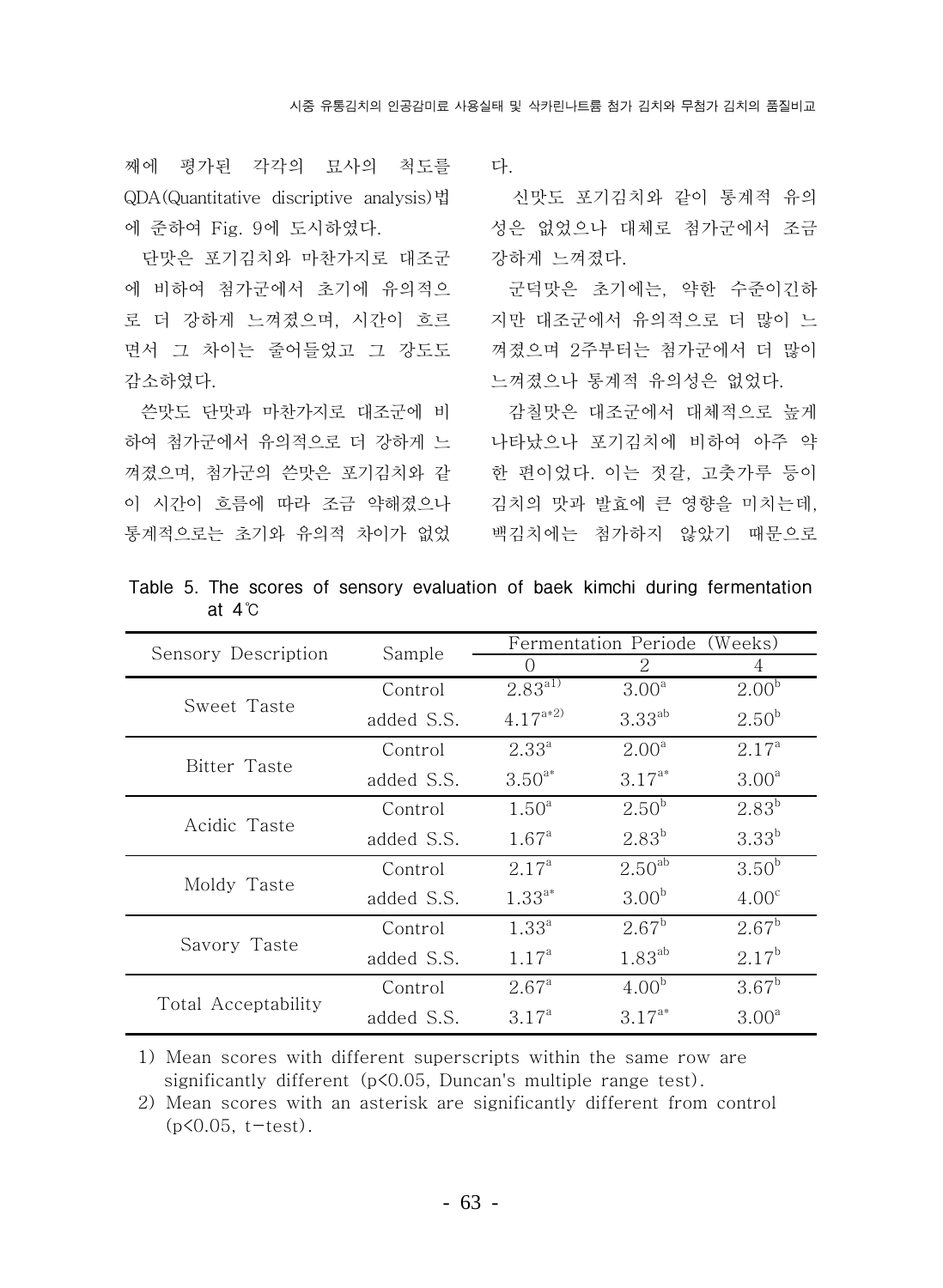

### Fig. 9. The comparison of QDA profiles of baek kimchi fermented for 4 weeks at 4°C.

Control: kimchi group not added sodium saccharin added S.S. : kimchi group added sodium saccharin

생각된다.

전체적 기호도는 초기에 첨가군에서 약간 높게 나타났으나 2주째에는 대조군 에서 유의적으로 더 좋은 것으로 나타났 으며, 4주째에도 대조군에서 약간 높게 나타났다.

3) 깍두기

설탕을 첨가한 대조군 깍두기와 삭카 린나트륨을 첨가한 깍두기에 대한 관능 검사 결과를 Table 6에 나타내고, 4주 째에 평가된 각각의 묘사의 척도를 QDA(Quantitative discriptive analysis)법 에 준하여 Fig. 10에 도시하였다.

단맛은 포기김치와 마찬가지로 대조군 에 비하여 첨가군에서 초기에 유의적으 로 더 강하게 느껴졌으며, 시간이 흐르 면서 그 차이는 줄어들었고 그 강도도 감소하였다.

쓴맛도 단맛과 마찬가지로 대조군에 비하여 첨가군에서 초기에 유의적으로 더 강하게 느껴졌으며, 첨가군의 쓴맛은 포기김치와 같이 시간이 흐름에 따라 조 금 약해졌으나 통계적으로는 초기와 유 의적 차이가 없었다.

신맛도 포기김치와 같이 통계적 유의 성은 없었으나 대체로 첨가군에서 조금 강하게 느껴졌다.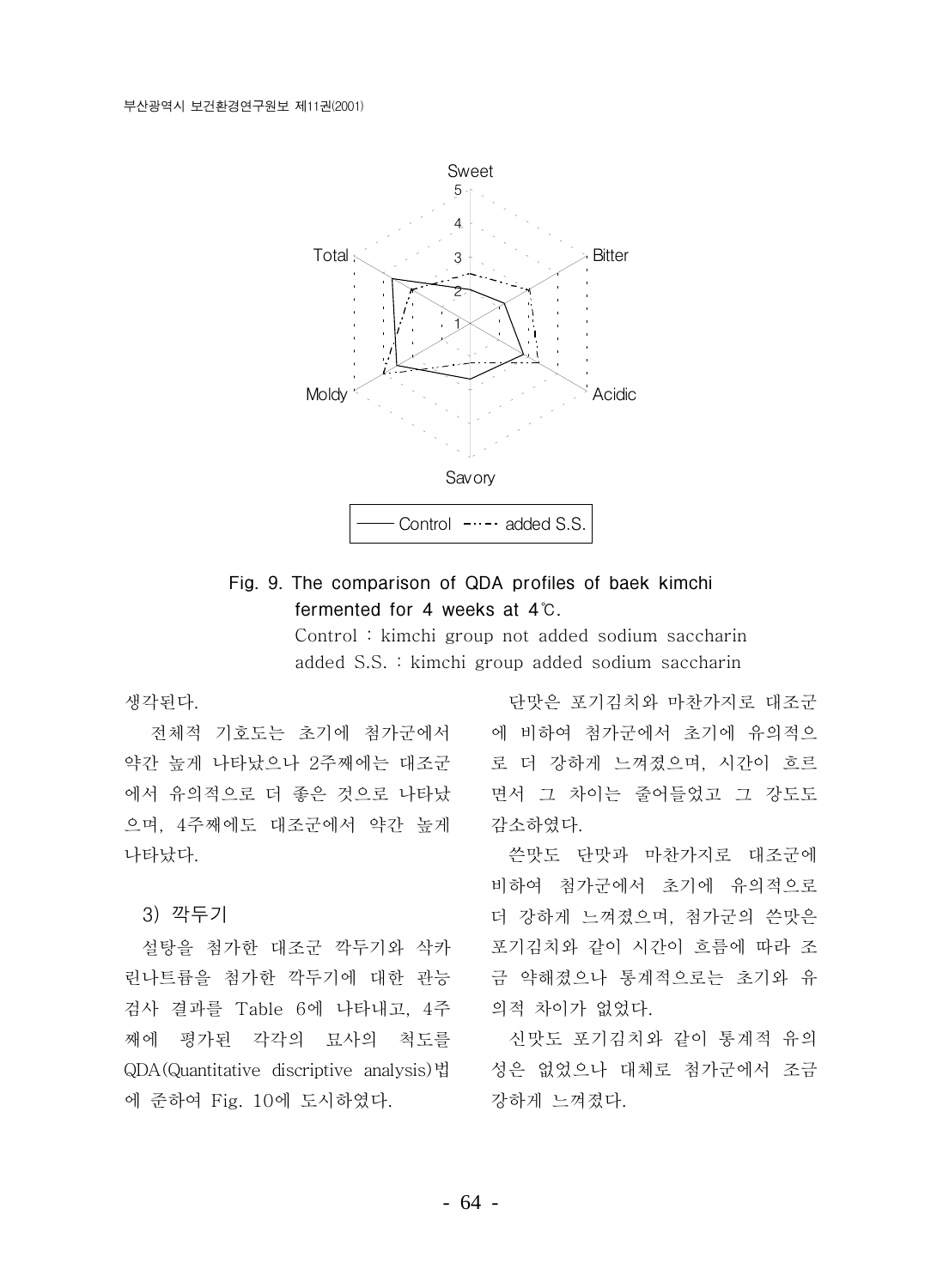|                     |            |                   | Fermentation Periode (Weeks) |                   |  |  |
|---------------------|------------|-------------------|------------------------------|-------------------|--|--|
| Sensory Description | Sample     | $\bigcap$         | 2                            | 4                 |  |  |
|                     | Control    | $2.83^{41}$       | $2.83^{a}$                   | 2.17 <sup>a</sup> |  |  |
| Sweet Taste         | added S.S. | $4.17^{a*2}$      | $3.50^{\circ}$               | 2.50 <sup>b</sup> |  |  |
|                     | Control    | $2.50^{\circ}$    | $2.17^{\circ}$               | $2.33^{a}$        |  |  |
| Bitter Taste        | added S.S. | $3.67^{a*}$       | $3.33^{a}$                   | 3.17 <sup>a</sup> |  |  |
| Acidic Taste        | Control    | 2.17 <sup>a</sup> | $2.67^{ab}$                  | 3.00 <sup>b</sup> |  |  |
|                     | added S.S. | $2.50^{\circ}$    | 3.00 <sup>ab</sup>           | 3.50 <sup>b</sup> |  |  |
| Moldy Taste         | Control    | $1.83^{a}$        | $2.83^{b}$                   | $3.50^{b}$        |  |  |
|                     | added S.S. | $1.33^{a}$        | $2.67^{\rm b}$               | 3.83 <sup>c</sup> |  |  |
| Savory Taste        | Control    | $2.33^{a}$        | $3.33^{b}$                   | 4.00 <sup>b</sup> |  |  |
|                     | added S.S. | 2.00 <sup>a</sup> | $3.17^{b}$                   | $3.67^{\rm b}$    |  |  |
|                     | Control    | $2.83^{\circ}$    | $4.33^{b}$                   | $4.17^{b}$        |  |  |
| Total Acceptability | added S.S. | $3.50^{\circ}$    | $3.50^{a*}$                  | $3.50^{\circ}$    |  |  |

Table. 6. The scores of sensory evaluation of kakdugi during fermentation at  $4^\circ$ 

1) Mean scores with different superscripts within the same row are significantly different  $(p<0.05$ . Duncan's multiple range test).

2) Mean scores with an asterisk are significantly different from control  $(p<0.05, t-test)$ .

군덕맛은 초기와 2주째에, 약한 수준 이긴하지만 대조군에서 유의적으로 더 많이 느껴졌으며 4주째에는 첨가군에서 더 많이 느껴졌으나 통계적 유의성은 없 었다.

감칠맛은 포기김치와 마찬가지로 대조 군에서 대체적으로 높게 나타났으며, 그 강도는 후기에 갈수록 강하였다.

전체적 기호도는 초기에 첨가군에서 약간 높게 나타났으나 2주째에는 대조군 에서 유의적으로 더 좋은 것으로 나타났 으며, 4주째에도 대조구에서 약간 높게 나타났다.

전체적으로 볼 때 삭카린나트륨을 첨

가한 김치는 담근 초기에는 관능검사의 분석항목으로 선정하지는 않았지만 대조 군의 설탕첨가에서 오는 텁텁한 맛이 없 어, 깔끔하고 시워한 맛을 느낄 수 있었 으나. 2주 째부터는 대조구에 첨가한 설 탕이 미생물의 영양원으로 작용하여 발 효식품인 김치의 특징적인 맛인 감칠맛 이 대조군에서 증가하고, 쓴맛이 삭카린 나트륨 첨가군의 전체 맛에 영향을 미 쳐, 전체적인 기호도가 대조군에 비하여 삭카린나트륨을 첨가한 군이 떨어졌다. 그러므로 삭카린나트륨은 시간경과에 따 라 발효, 숙성되어 깊은 맛을 내는 김치 에는 사용이 적절치 않은 것으로 생각된다.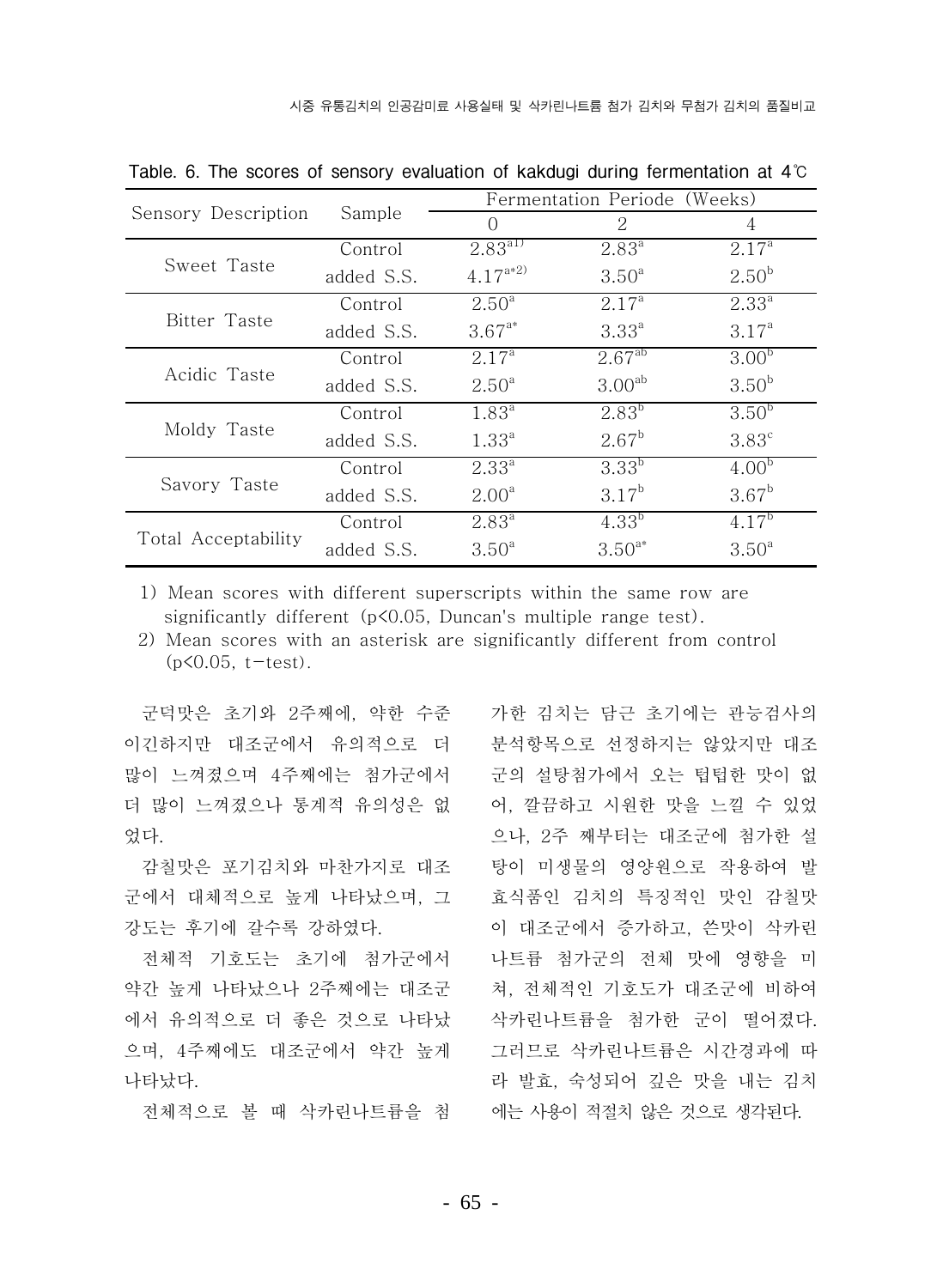

### Fig. 10. The comparison of QDA profiles of kakdugi fermented for 4 weeks at 4°C.

Control: kimchi group not added sodium saccharin added S.S. : kimchi group added sodium saccharin

#### 곀 로

시중 유통김치 20종(포기김치 5종, 나 박김치 5종, 백김치 5종, 깍두기 5종)을 구입하여 인공감미료인 삭카린나트륨의 사용여부 및 함량을 조사한 결과, 나박 김치 2종과 백김치 1종에서 삭카린나트 륨이 검출되었으나, 검출량은 나박김치 0.109, 0.062 g/kg, 백김치 0.047 g/kg 으로 식품첨가물공전의 김치에 대한 삭 카린나트륨의 사용기준인 0.2 g/kg의 절 트륨 함량은 시간이 경과함에 따라 상당

반 이하로, 기준을 초과하는 김치제품은 없었다.

포기김치, 깍두기 및 백김치에 대한 인공감미료 (삭카린나트륨) 첨가군과 무 첨가군 (대조군)의 품질을 비교하기 위하 여 4℃로 보관하면서 4주간 pH, 산도, 유산균수, 삭카린나트륨 함량 그리고 관 능적 특성 등을 분석한 결과, pH는 첨가 군이 조금 높고 산도와 유산균수는 첨가 군이 조금 낮았으나 큰 차이는 없었으며 대체로 비슷한 발효경향을 나타내었다.

삭카린나트륨 첨가군 김치의 삭카린나